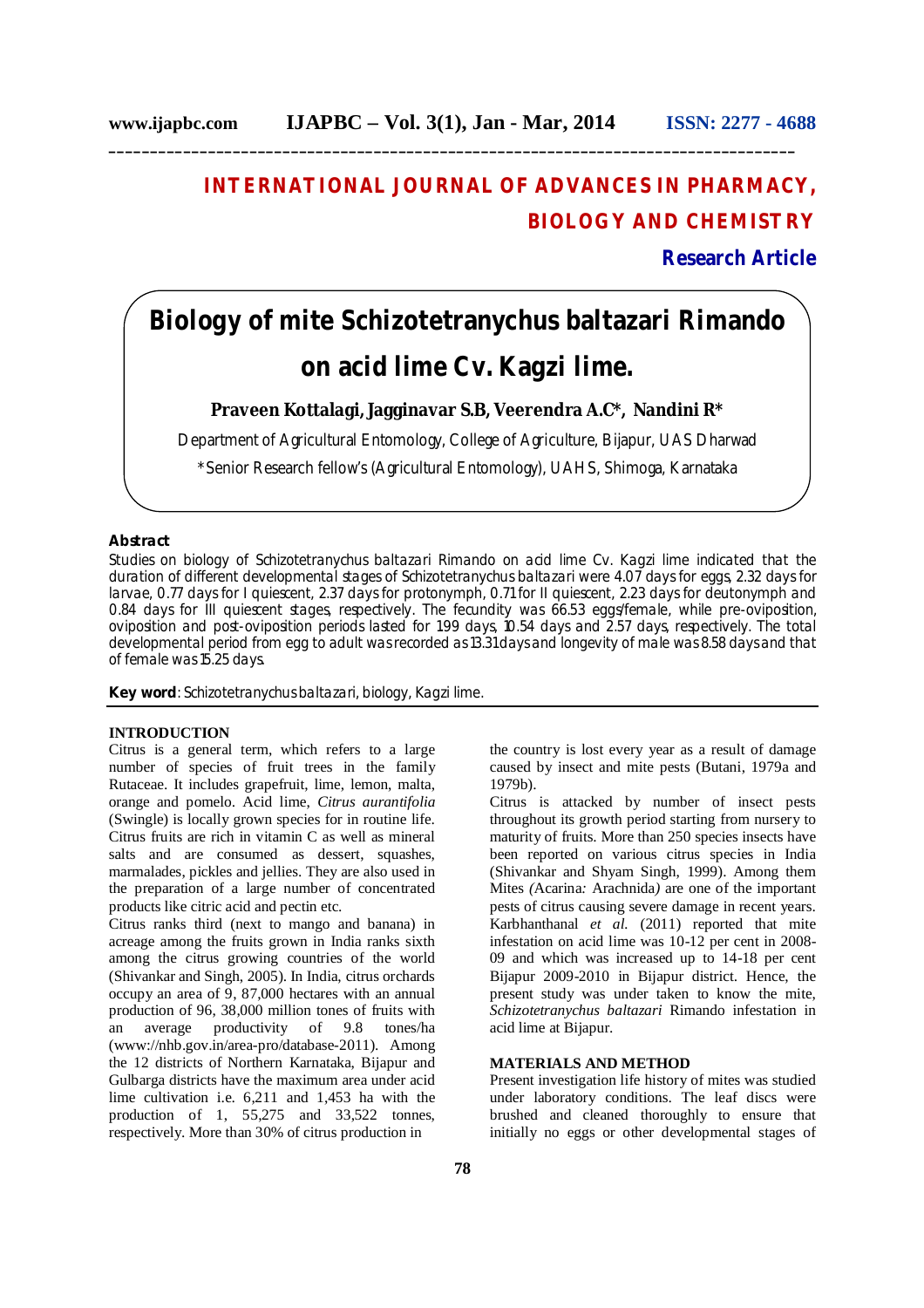**\_\_\_\_\_\_\_\_\_\_\_\_\_\_\_\_\_\_\_\_\_\_\_\_\_\_\_\_\_\_\_\_\_\_\_\_\_\_\_\_\_\_\_\_\_\_\_\_\_\_\_\_\_\_\_\_\_\_\_\_\_\_\_\_\_\_\_\_\_\_\_\_\_\_\_\_\_\_\_\_\_\_\_**

mite were present on it. Adult females of mite from infested leaf/fruits were transferred individually to each on leaf disc and were allowed to lay eggs. After egg laying, females were removed from the discs. Observations were recorded at 4 h intervals to know the duration of development of different life stages. Water was added periodically so as to keep the cotton wad wet and to maintain the leaf discs in a turgid condition. Whenever the leaf discs showed drying symptoms, they were replaced by fresh ones. Various parameters relating to development stages such as egg, larva, protonymph, deutonymph, quiescent stages (I, II and III), pre- oviposition, oviposition and post-oviposition periods and adult longevity were recorded.

### **RESULTS AND DISCUSSION**

Freshly laid eggs were smooth, spherical in shape, translucent white and appeared like a tiny drop of water. As time progressed, it gradually turned more whitish and then to creamy pinkish prior to hatching. At this stage, red eye spots corresponding to simple eyes of larvae were clearly visible. The eggs measured on an average 0.1mm in diameter. The incubation period ranged from 3.89 - 4.30 days with an average of  $4.07 \pm 0.17$  days. The newly emerged hexapod larva was almost spherical or slightly oval in shape and larva was creamy white in colour and turned green upon initiation of feeding and finally to dark green. The larva, quiescent stage I, protonymph, quiescent stage II, deutonymph and quiescent stage III period have reported 1.89 - 2.75, 0.65 - 0.95, 1.80  $- 2.75, 0.65 - 0.85, 2.73 - 1.75$  and  $0.70 - 0.95$  days respectively. Irrespective of the season, the total life cycle from egg to till death of mite varied in different temperature. It was observed that the males completed life cycle early  $(8.58 \pm 0.28$  days) compared to females  $(15.25 \pm 0.56$  days) mites complete life cycle faster during summer as compare to other seasons. These results have been in concurrence with earlier findings. Childers *et al*. (2001) on citrus mite eggs hatch in about 3 days at 81°F. After about 2 days at 81°F, moulting occurs. The next (nymphal) stage requires 2 days to moult to an adult at the above temperature. Males and females have an average life span of 6 and 14 days, respectively at 81°F. In the field, females can live for nearly 30 days in winter. The length of life cycle

from egg to adult is 6 days at  $81^{\circ}$ F. Similar findings were also observed; Manjunatha (1982) studied on brinjal mite, *T. neocaledonicus,* where egg, larval, protonymphal, deutonymphal and adult stage lasted for 2.59, 1.89, 1.43, 2.33 and 14.13 days, respectively. Fecundity was 60 eggs with 3.37 eggs per day. On an average mated female took 1.98, 17.0 and 1.40 days for the pre oviposition, oviposition and post oviposition period, respectively.

Thus, the citrus appears to be better host for *Schizotetranychus baltazari*. The biological variation for different host is a known phenomenon though each host supports the survival and perpetuation to considerable extent.

Many reports from different authors like Sadana and Joshi (1986) they studied that the development of Citrus silver mite (*Brevipalpus californicus)* during different months, under laboratory conditions and observed faster development of mite in May while it was minimum during March. Fecundity per female ranged from 8.2 to 12.0 and a female laid on an average of 0.96 to 1.83 eggs per day. Mite developed rapidly during summer months. Griffiths and Thompson (1957) in their study on effect of temperature and humidity on the biology of the rust mite in Florida concluded that, heavy infestations appeared during any month of the year, there was tendency for infestation to increase during summer and with lowest infestations generally occurring during late fall and winter months. So these results were confined to our present study output in terms of incidence of mites that they were severe and also shown their tendency of increasing in population on citrus host is quite evident.

As like other different citrus mite species, *Schizotetranychus baltazari* one of the species also appears to be polyphagus infesting many crops. Since there were no much published reports available pertaining to this aspect in a closed manner to the respected study, its quite difficulty to compare and confined the results with others work in this pest. So it seems to be first attempt made in this regard on citrus host. There is yet to more work has to be done in this particular pest over citrus and also other alternate hosts. Hence citrus appears to be a good host for *Schizotetranychus baltazari* mite in study surmounted areas in north Karnataka.